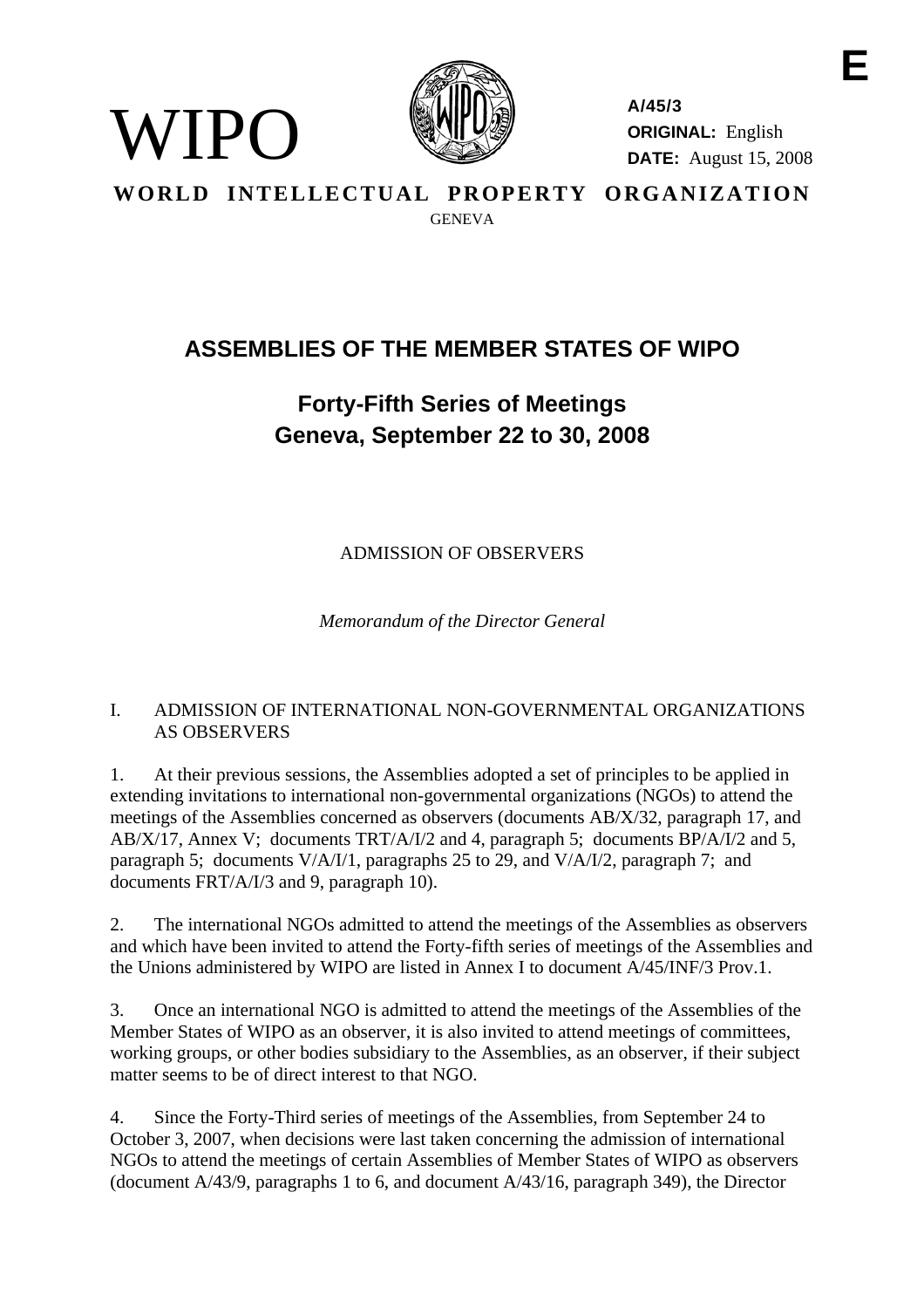#### A/45/3 page 2

General has received requests, with the requisite information, from each of the following international NGOs for admission to attend the meetings of the Assemblies of the Member States of WIPO as an observer:

- (i) Association IQSensato (IQSensato);
- (ii) International Committee for the Indians of the Americas (Incomindios);
- (iii) International Trade Union Confederation (ITUC);
- (iv) Special Libraries Association (SLA); and
- (v) The Institute of Trade Mark Attorneys (ITMA).

5. A short profile of each of the NGOs mentioned in paragraph 4, above – its objectives, structure and membership – appears in Annex I of this document. It is proposed that, as concerns each of the NGOs mentioned in paragraph 4 above, the Assemblies of the Member States include the said NGOs in the category of international NGOs.

> *6. The Assemblies of the Member States of WIPO are invited, each in so far as it is concerned, to take a decision on the proposal appearing in paragraph 5, above.*

## II. ADMISSION OF NATIONAL NON-GOVERNMENTAL ORGANIZATIONS AS **OBSERVERS**

7. At the Thirty-Seventh series of meetings, from September 23 to October 1, 2002, the Assemblies of the Member States of WIPO, each in so far as it was concerned, agreed to adopt the following proposals as principles applicable in extending invitations to national NGOs, as observers (document A/37/14, paragraph 316):

 (a) The organization shall be essentially concerned with intellectual property matters falling within the competence of WIPO and shall, in the view of the Director General, be able to offer constructive, substantive contributions to the deliberations of the Assemblies of WIPO;

(b) The aims and purposes of the organization shall be in conformity with the spirit, purposes and principles of WIPO and of the United Nations;

(c) The organization shall have an established headquarters. It shall have democratically adopted statutes, adopted in conformity with the legislation of the Member State from which the NGO originates. One copy of the statutes shall be submitted to WIPO;

(d) The organization shall have authority to speak for its members through its authorized representatives and in accordance with the rules governing observer status; and

 (e) The admission of national NGOs to observer status shall be the subject of prior consultations between Member States and the Secretariat.

8. Since the Forty-Third series of meetings of the Assemblies, from September 24 to October 3, 2007, when decisions were last taken concerning the admission of national NGOs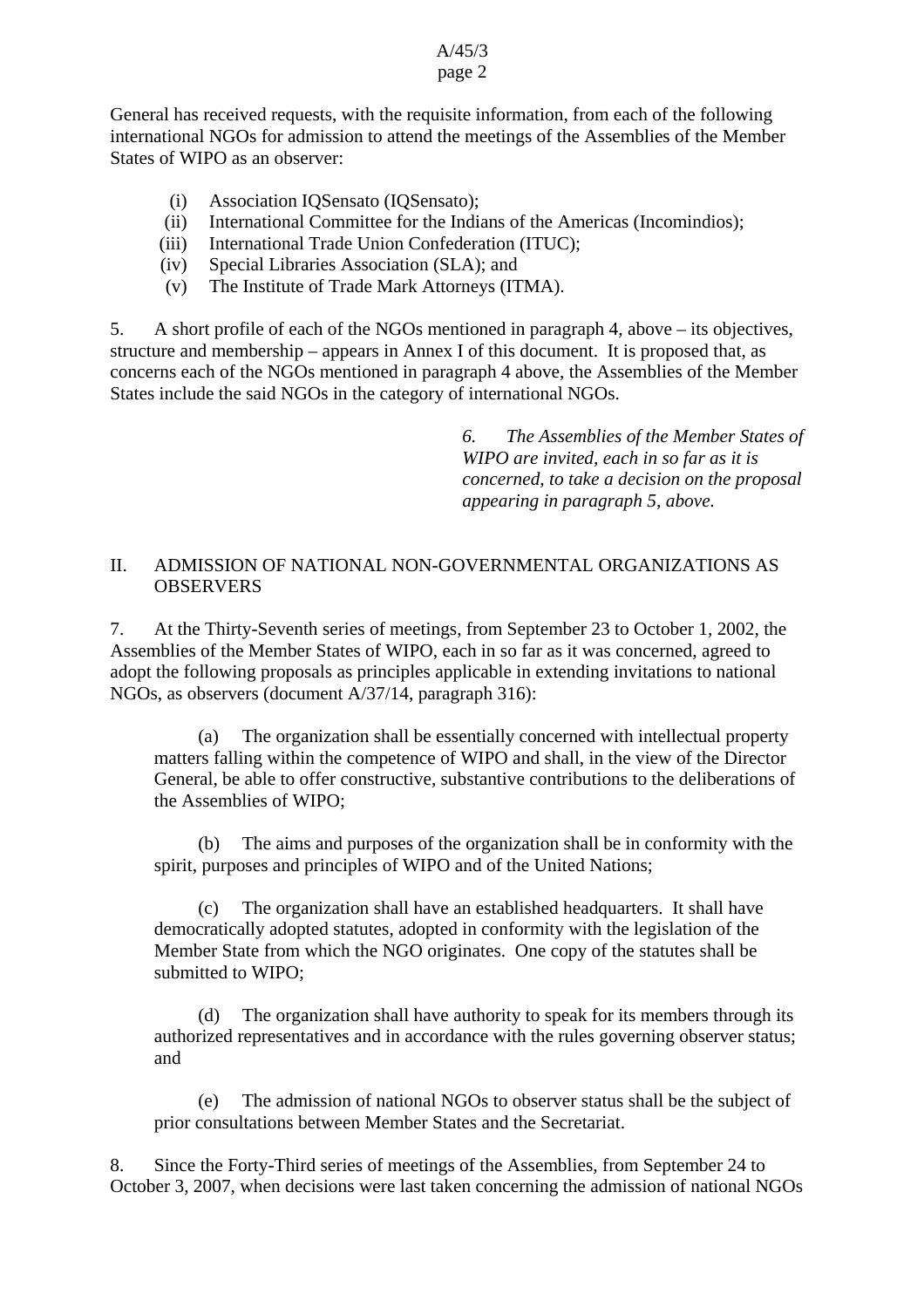#### A/45/3 page 3

to attend the meetings of certain Assemblies of Member States of WIPO as observers (document A/43/9, paragraphs 7 to 10 and document A/43/16, paragraph 350), the Director General has received requests, with the requisite information, from each of the following national NGOs for admission to attend the meetings of the Assemblies of the Member States of WIPO as observers:

- (i) All-China Patent Agents Association (ACPAA);
- (ii) Alliance Towards Harnessing Global Opportunities Corporation (ATHGO);
- (iii) *Fundación para la Difusión del Conocimiento y el Desarollo Sustenable Vía Libre* (*Fundación Vía Libre*);
- (iv) Intellectual Property Institute of Canada (IPIC); and
- (v) The Korean Patent Attorneys Association (KPAA).

9. A brief profile of each of the NGOs mentioned in paragraph 8, above – its objectives, structure and membership – appears in Annex II of this document. It is proposed that, as concerns each of the NGOs mentioned in paragraph 8 above, the Assemblies of the Member States decide in accordance with the principles set out in paragraph 7 above, whether to include the said NGOs in the category of national NGOs.

> *10. The Assemblies of the Member States of WIPO are invited, each in so far as it is concerned, to take a decision on the proposal appearing in paragraph 9, above.*

> > [Annexes follow]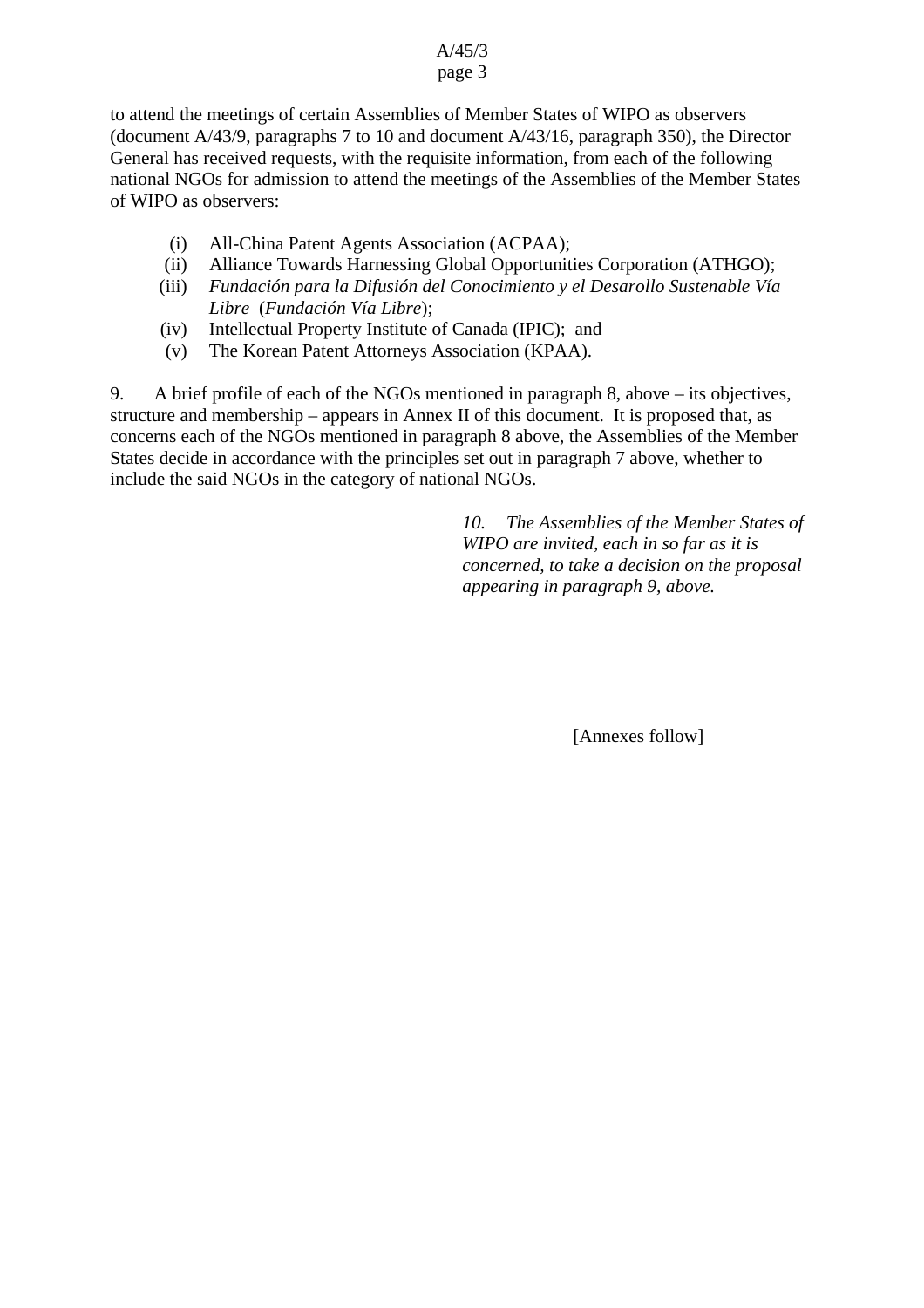#### A/45/3

## ANNEX I

# PARTICULARS CONCERNING INTERNATIONAL NON-GOVERNMENTAL ORGANIZATIONS

(on the basis of information received from the said NGOs)

#### 1. Association IQSensato (IQSensato)

Headquarters: IQSensato was established on February 8, 2008 in Geneva, Switzerland.

Objectives: To harness the multidisciplinary research and analytical capacities in, and from, developing countries in order to better shape and impact the development of international solutions to development challenges particularly in the areas of: knowledge governance, innovation and management of intellectual property; international trade policy and regulation; resource management, energy and environment and financing for development as well as development issues in general.

Structure: Its governance and management is undertaken by the General Assembly and the Board of Directors; the latter is the executive body and is chaired by the President of IQSensato.

Membership: IQSensato currently has seven individual members of different nationalities. It also has a global Research Associates Network made up of an interdisciplinary group of developing country specialists, experts and researchers, who, collectively, serve as a resource pool.

#### 2. International Committee for the Indians in the Americas (Incomindios)

Headquarters: Incomindios was established in 1974 and has its main office in Zurich, Switzerland.

Objectives: It aims to support the indigenous people of the Americas, their organizations and groups, in their fight for political, economic and cultural self-determination by working as their partner and informing the Swiss public and the international community regarding the situation of the indigenous people of the Americas. In a globalizing world, intellectual property rights have become more and more important to indigenous peoples, as they are confronted with the interest of the public in their traditional knowledge and traditional cultural expressions. In this regard, Incomindios maintains an indigenous web portal to assist indigenous peoples towards self-determination in the field of intellectual property on issues concerning biodiversity, the global information society and trade-related aspects of intellectual property rights.

Structure: The highest decision-making body is the General Assembly, which has over-all responsibility for Incomindios. The Board of Directors provides strategic direction and policy guidance. Its principal officer is the Executive Director who coordinates Incomindios' activities, acts as its representative and directs its head office.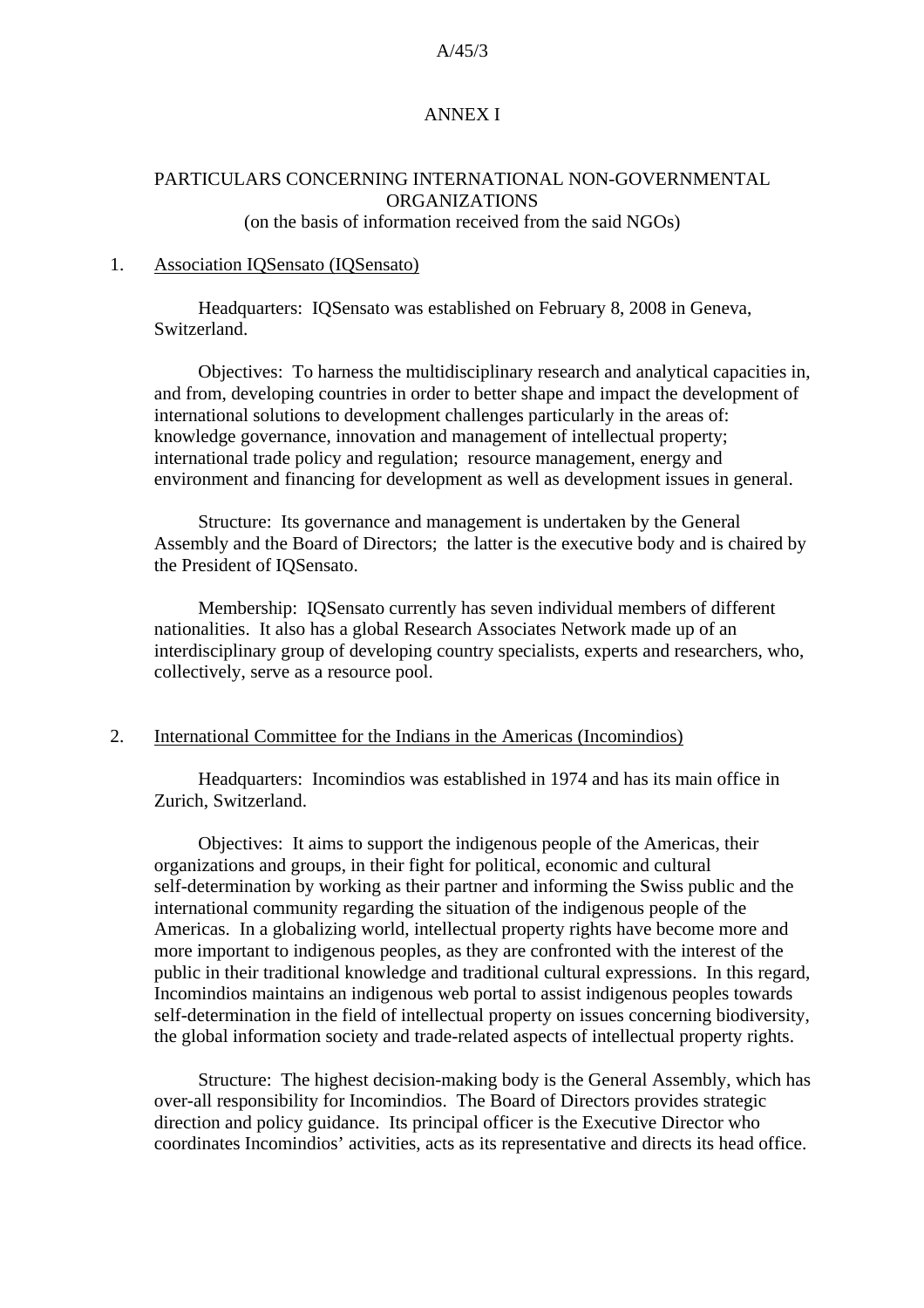Membership: Incomindios has around 1,000 individual members from 12 countries.

#### 3. International Trade Union Confederation (ITUC)

Headquarters: ITUC was established on November 1, 2006 in Vienna, Austria and took over the body corporate of the International Confederation of Free Trade Unions (ICFTU) and the World Confederation of Labour, both of which were dissolved on the eve of ITUC's creation. ICFTU, which is now dissolved, was previously accredited as a Permanent Observer in WIPO. ITUC's permanent secretariat is located in Brussels, Belgium.

Objectives: It is the responsibility of ITUC to: defend and promote the rights and interests of all working people without distinction, and to obtain, in particular, a fair return for their labor in conditions of dignity, justice, and safety at work and in society in general; promote the growth and strength of the independent and democratic trade union movement; be a countervailing force in the global economy, committed to securing a fair distribution of wealth and income within and between countries, protection of the environment, universal access to public goods and services, comprehensive social protection, life-long learning and decent work opportunities for all; make the trade union movement inclusive, and responsive to the views and needs of all sectors of the global workforce, and; mobilize the strength, energy, resources, commitment, and talent of its affiliates and their members in the achievement of these goals, making trade union internationalism an integral part of their daily work. In working towards achieving these goals, ITUC recognizes that a close interaction exists between its objectives and WIPO's intellectual property programs, e.g., the Development Agenda, access to affordable life saving medicines for workers and their families in developing countries, access to technology, intellectual property rights and agriculture, access to information and protection of traditional knowledge. It therefore seeks to foster a better understanding of these issues and to make known the interests of all working people, in particular, from developing countries.

Structure: In the determination of the program and policy and in the interpretation of the constitution of the ITUC, its Congress is the supreme authority. It elects the General Council which is the supreme authority in between Congress sessions and is responsible for directing the activities of ITUC and giving effect to the decisions and recommendations of the Congress. The ITUC's principal officers are the General Secretary and the Auditors.

Membership: ITUC has a membership of 311 national organizations in 155 countries and represents 168 million workers.

## 4. Special Libraries Association (SLA)

Headquarters: SLA was established in 1909 in the state of New York, United States of America.

Objectives: SLA seeks to provide an association of individuals and organizations having a professional interest in the strategic use of information and to promote and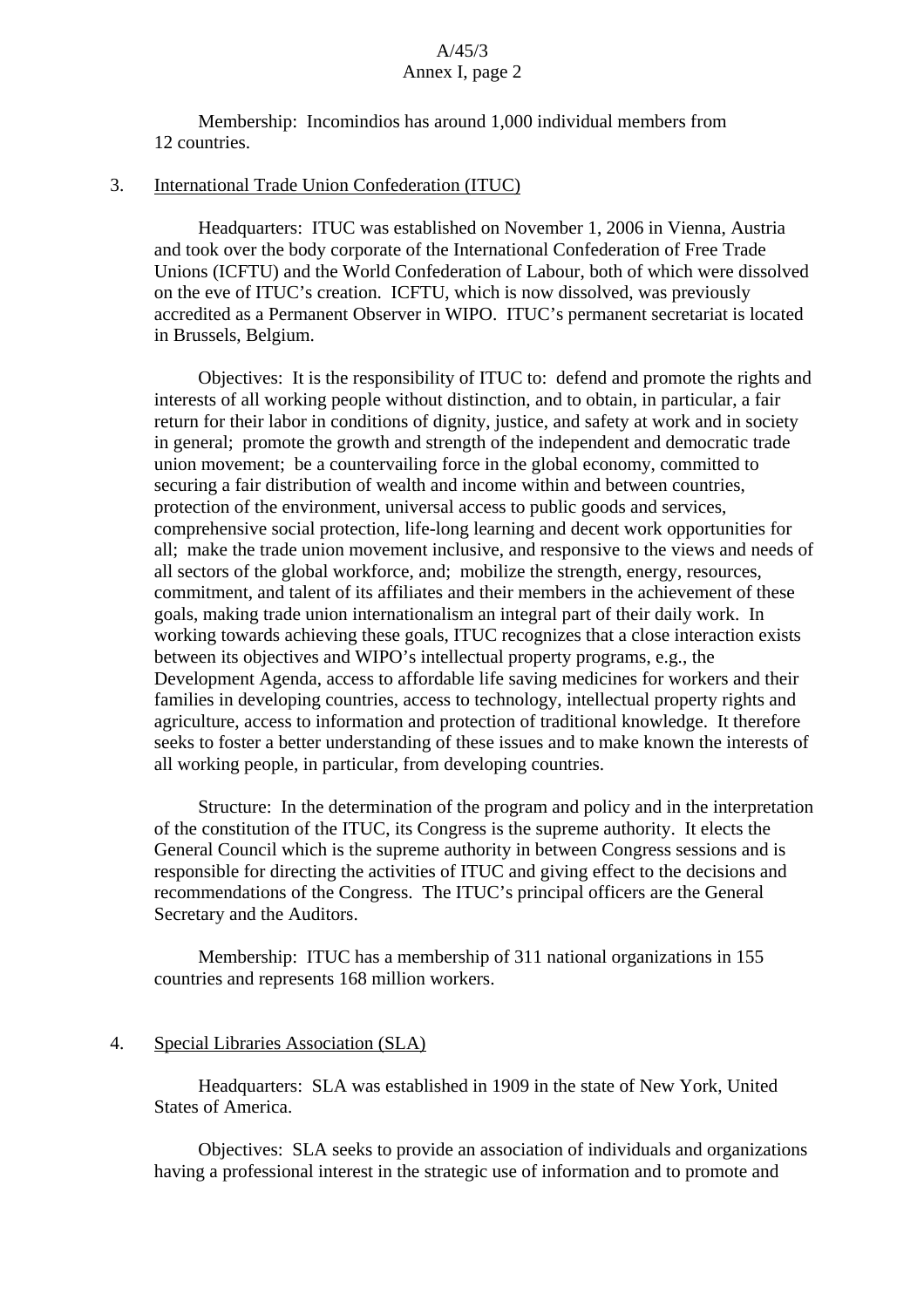## A/45/3 Annex I, page 3

improve the communication, dissemination and use of such information and knowledge for the benefit of its members and the people and organizations they serve. Thus its primary focus in the field of intellectual property concerns copyright and digital format for works and end user access.

Structure: Its Board of Directors has power and authority to manage SLA's property and to regulate and govern its affairs. It determines the policies of SLA and takes all necessary actions to carry out its objectives. The President is the chief elected officer of SLA and has general supervision and control over its affairs. The other officers are the President-elect, Chapter Cabinet Chair, Chapter Cabinet Chair-elect, Division Cabinet Chair, Division Cabinet Chair-elect and Treasurer.

Membership: SLA has approximately 11,000 individual members world-wide.

## 5. The Institute of Trade Mark Attorneys (ITMA)

Headquarters: ITMA was incorporated in 1934 in London, United Kingdom.

Objectives: Its main objectives are: to protect the interests of all companies, firms and persons engaged in the profession of trademark attorneys or agents and all proprietors of trademarks; to give the legislature, public bodies and others, facilities for ascertaining the view of companies, firms and persons engaged in the trademark profession; to propose and promote improvements in the laws affecting the trademark profession; to hold and conduct examinations for testing the knowledge and proficiency of members or would-be members of the said profession.

Structure: The management of ITMA is vested in its Council consisting of a President and two Vice-Presidents (who are also the officers of ITMA), a Treasurer and past Presidents and persons elected from amongst the corporate members.

Membership: ITMA has six categories of members, whose breakdown is as follows: 13 honorary, 50 fellow, 512 ordinary, 109 affiliate, 332 student, and 328 overseas from all over the world.

[Annex II follows]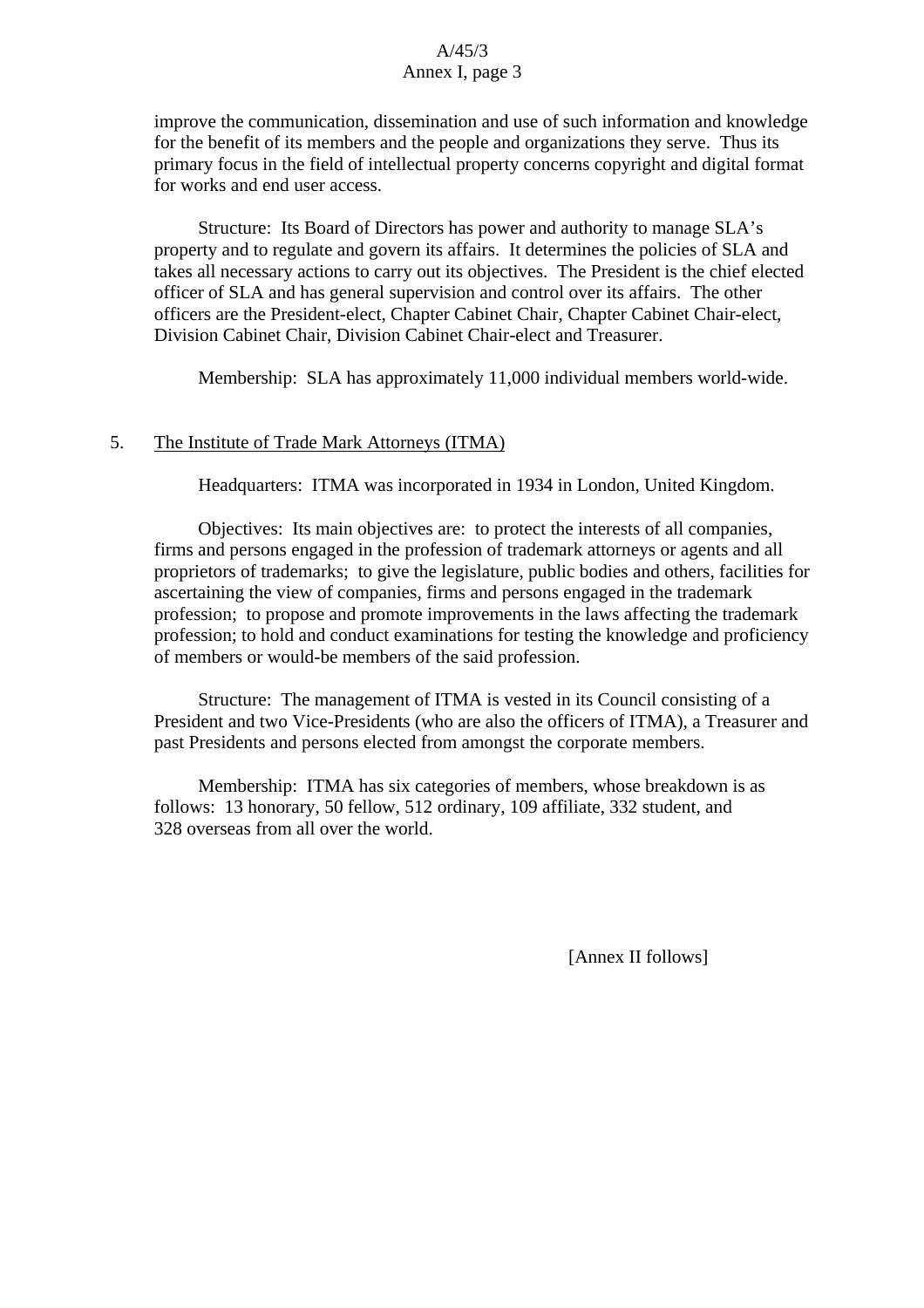#### A/45/3

## ANNEX II

## PARTICULARS CONCERNING NATIONAL NON-GOVERNMENTAL ORGANIZATIONS

(on the basis of information received from the said organizations)

#### 1. All China Patent Agents Association (ACPAA)

Headquarters: ACPAA was established in 1988 in Beijing, China.

Objectives: To guarantee the normal functioning of the patent agents profession, safeguard the legal rights and interests of patent agents; to strengthen and improve management and self-discipline, formulate and supervise the professional rules and moral standards of patent agents; to summarize and communicate work experiences of Chinese patent agents and extend their business scope; to organize and develop the professional training of patent agents, hold academic exchanges and discussion activities; to organize, collect and study the positive ideas of intellectual property rights laws and regulations and patent agents' principles, provide suggestions to the State Intellectual Property Office (SIPO) and coordinate internal and external relationships; to assist SIPO with the Patent Agents Qualification Examination and issue the qualification certificate to qualified patent agents; to participate in the work of the Disciplinary Committee of SIPO and carefully carry out any sanction and warning notice to patent agents; to develop communication and cooperation with foreign patent agents and participate in international conferences and activities; to publish the works of patent agents, publish professional journals and develop relevant consulting services; and to manage the profession.

Structure: The supreme authority in ACPAA is vested in the Members Congress and the Board is its executive body. Its principal offices are the President, Vice President and Secretary General.

Membership: As of March 2008, ACPAA had 674 patent agencies and over 5,000 patent agents, as members.

#### 2. Alliance Towards Harnessing Global Opportunities Corporation (ATHGO)

Headquarters: ATHGO was incorporated in 1999 in California, United States of America.

Objectives: To raise awareness of social and political issues, including research and policy development on intellectual property issues. It has established Innovation and Capacity building Centers and Business Models developed at its Global Forums through which it promotes and highlights the importance of intellectual property rights protection in the development process.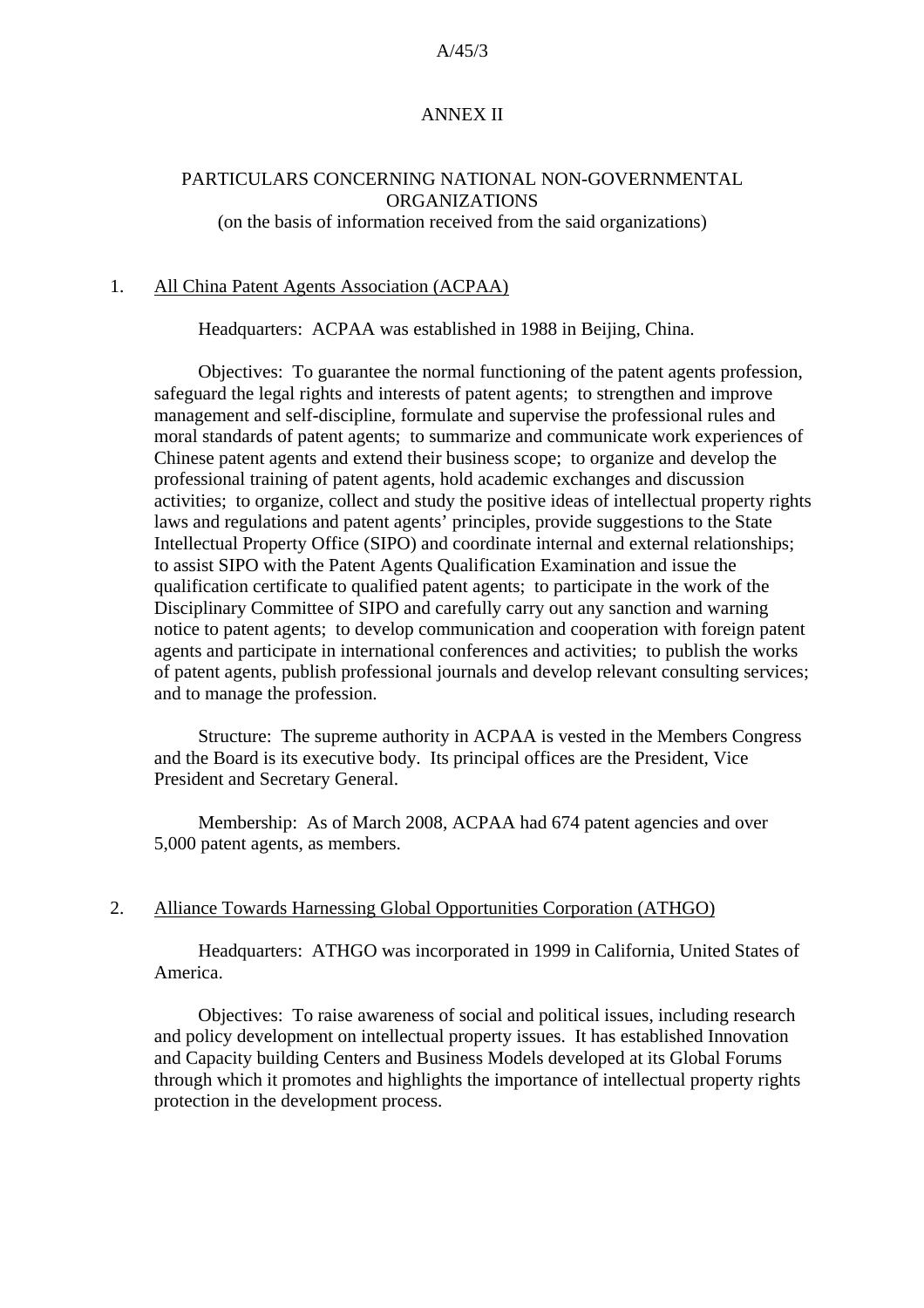## A/45/3 Annex II, page 2

Structure: The business and affairs of ATHGO are managed by or under the direction of a Board of Directors, which exercises all corporate powers. The officers are the President, Secretary and Chief Financial Officer. The President (who is also the Chief Executive Officer) supervises, directs and controls the business and the officers of ATHGO.

Membership: ATHGO does not provide for membership.

# 3. *Fundación para la Difusión del Conocimiento y el Desarollo Sustenable Vía Libre (Fundación Vía Libre*)

Headquarters: *Fundación Vía Libre* was established on November 28, 2000 in Cordoba, Argentina.

Objectives: To promote access to knowledge in different areas, in particular, concerning culture and new technologies; to safeguard the interests and rights in the framework of the development of new technologies; to open to public discourse negotiations relating to copyrights, patents and other rights linked to the area of knowledge concerning the work of WIPO and WTO, as well as in relation to free-trade agreements; to influence policy-making relating to access to knowledge within the country, the region and in international agreements; to publicly disseminate international negotiations and their impact on the lives of people in the countries involved; and to promote the use and development of free software, as well as its adoption in different public fora such as schools, state and social organizations.

Structure: *Fundación Vía Libre* is managed and administered by a Council of Administration which is composed of the President, Secretary and Treasurer. The Council, through the President, acts on behalf of and represents the organization.

Membership: It has 11 members who are all Argentine nationals.

## 4. Intellectual Property Institute of Canada (IPIC)

Headquarters: IPIC was established on April 16, 1926 in Ottawa, Canada. It was originally called the Patent Institute of Canada, then the Patent Trademark Institute of Canada and under its present-day name since 1999.

Objectives: To represent the interests of Canadian intellectual property practitioners; to influence the development of intellectual property laws to the extent that they impact intellectual property matters in Canada; to be the recognized and visible authority on Canadian intellectual property law and practice; to ensure high levels of knowledge, training and ethics in Canadian intellectual property practitioners; and to increase the level of intellectual property business in the Canadian economy.

Structure: The governing body of IPIC is the Council consisting of the executive committee composed of the President, Vice-President, Secretary and Treasurer, four Councilors and the Past President. The President has general supervision over the affairs of IPIC.